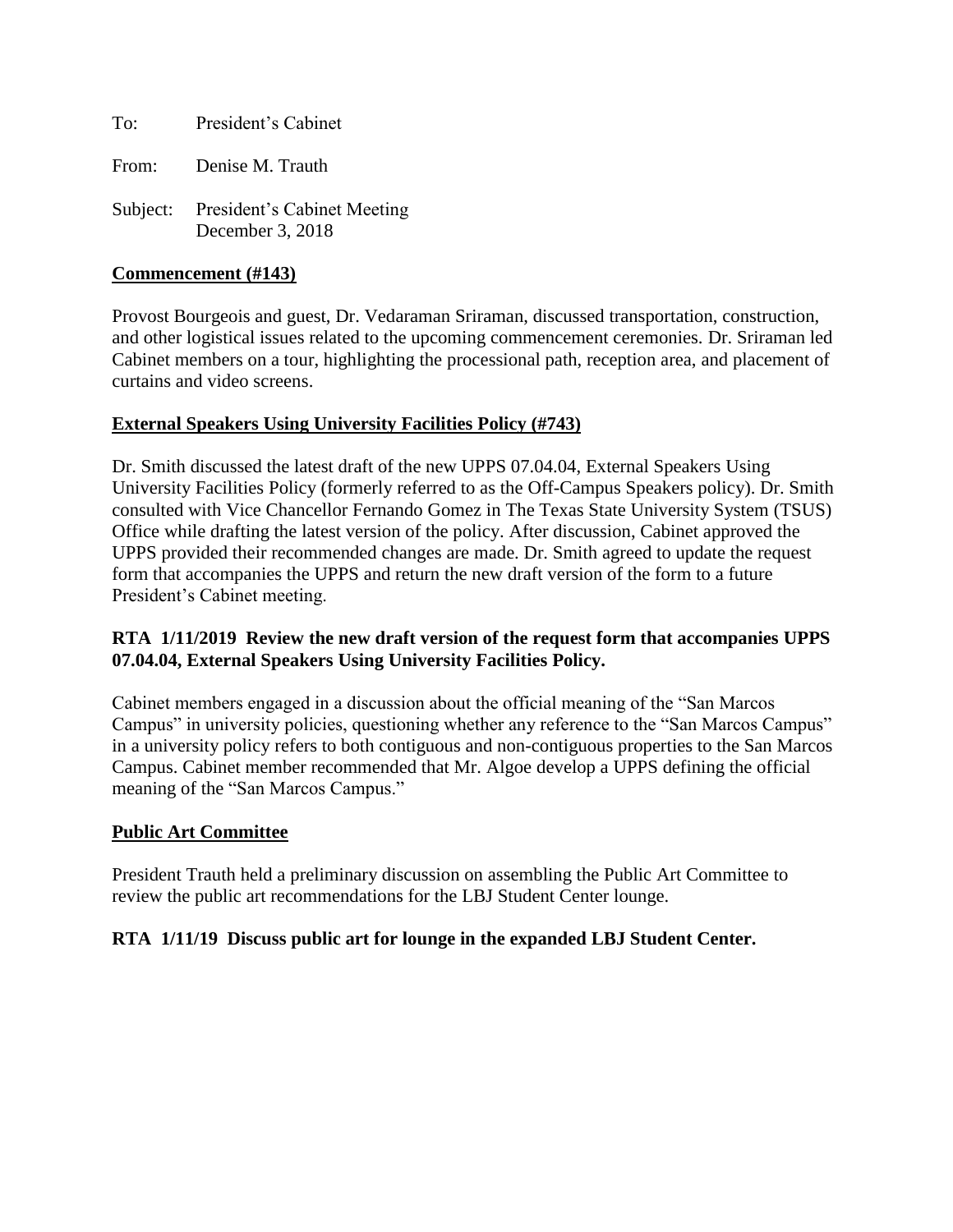# **President's Update (#556)**

President Trauth announced that Senator Royce West will be attending his niece's graduation ceremony at Texas State this fall.

President Trauth announced that the Community Holiday Open House will be held on December 6, 2018, and that Regent Gary Crane will be attending.

# **Significant Issues**

Provost Bourgeois reported that Ms. Kathy Martinez-Prather, Director of the Texas School Safety Center, is actively engaged in ongoing discussions with various Texas legislators and their staff regarding additional school safety measures that might be considered in the upcoming legislative session.

Dr. Weigum described her recent visit to the Center for Innovation, Commercialization, and Entrepreneurship at Lamar University. Dr. Weigum learned about the center's history, major activities, industry outreach/partnerships, and support services; toured the facilities; and met with one of their Entrepreneurs-in-Residence. Next, Dr. Weigum will visit the Technology Transfer and Innovation Center at the University of Houston.

Dr. Breier shared that she recently met with the Academic Deans to enlist their help in the next comprehensive fundraising campaign. At the meetings, Dr. Breier reviewed the "Big Ideas" process and asked the Deans to encourage faculty and staff to submit proposals that, if given the necessary resources, will align closely with the university's strategic plan and will offer potential solutions to help make people's lives better, safer, and healthier. Dr. Breier will also discuss the "Big Ideas" process with each divisional vice president and their direct reports.

Dr. Breier announced that while in Hong Kong, she visited the Innovation Center at Hong Kong Polytechnic University.

Dr. Breier announced that she is working on scheduling several events to introduce Texas State's new head football coach, Mr. Jake Spavital, to alumni.

Mr. Pierce disseminated the Texas State IT Division 2018 Almanac, a compilation of stories about important projects and outreach the Division of Information Technology took on in the 2017-2018 academic year. Mr. Pierce noted that the university community will receive an electronic version in the near future.

Mr. Pierce discussed the issue of bulk emails sent out by the Athletics Department being quarantined. Mr. Pierce reported that the issue appears to be isolated to faculty and staff, and not members of the community. Mr. Pierce will investigate the issue further and present solutions at a future President's Cabinet meeting

Dr. Smith provided an update on recent challenges related to Fraternity and Sorority Life grade policies.